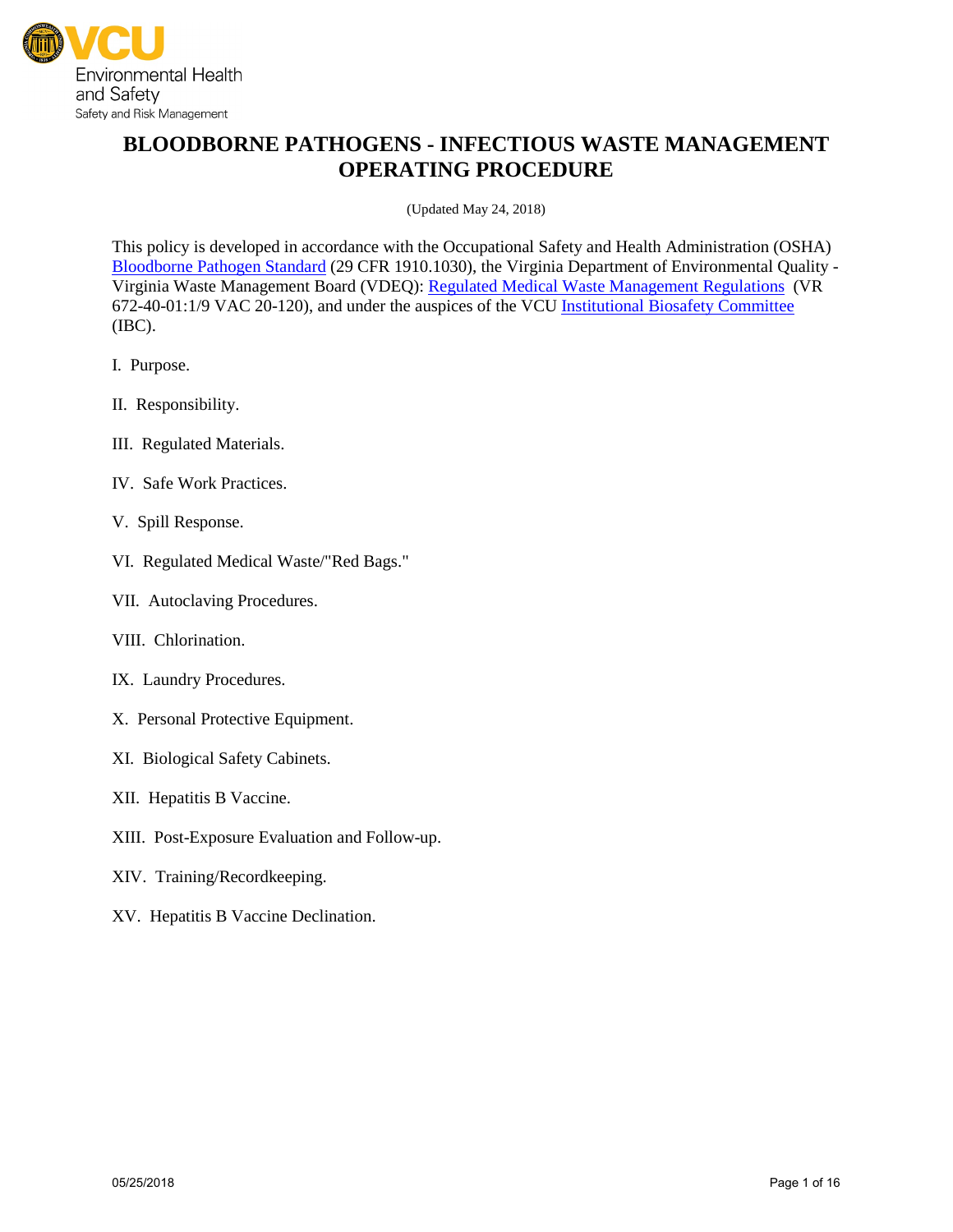**I. PURPOSE:** The purpose of this policy is to minimize university faculty, staff, and student exposure to bloodborne pathogens associated with biohazardous waste and to provide guidance for proper management of regulated medical waste (RMW) materials. The information provided in this policy is intended to compliment the procedures found in the VCU model [Biosafety Manual.](https://srm.vcu.edu/media/safety-amp-risk-management/assets/biological-safety/Biosafety%20Manual.pdf)

# **II. RESPONSIBILITY.**

A. Principal Investigators (PIs) are responsible for ensuring that their employees are properly trained and that work practices comply with the requirements of all applicable federal and state regulatory agencies and credentialing agency requirements. Principal investigators shall ensure that a complete [Exposure Control Plan](https://srm.vcu.edu/media/safety-amp-risk-management/assets/biological-safety/ECP%20032618.pdf) (ECP) is developed for all employees involved in tasks with the potential for exposure to bloodborne pathogens.

B. In accordance with the OSHA Bloodborne Pathogens Standard, all training, medical surveillance/treatment, immunizations, personal protective equipment (PPE), and other materials required for limiting employee exposure to bloodborne pathogens and other potentially infectious agents shall be provided to staff free of charge.

C. Principal investigators shall ensure that necessary supplies and equipment are provided and available to laboratory staff.

D. [Safety and Risk Management](https://srm.vcu.edu/) (SRM) will assist (upon request) departments or individual laboratories in the training of employees in accordance with the provisions of this policy.

E. Issue of regulated medical waste ("red") bags, incineration boxes, labels, and pressure0resistant tape and pick-up of waste-filled red bags (incineration boxes) shall be requested through Facilities Management via [QuickFM](https://quikfm.vcu.edu/) request. Provision of suitable containers for disposal of infectious sharps materials is the responsibility of the PI.

# **III. REGULATED MEDICAL WASTE MATERIALS**.

A. The Virginia Department of Environmental Quality (DEQ) Medical Waste Management Regulations and university policy designate the following seven classes of "controlled regulated medical waste:"

1. Cultures and stocks of microorganisms and biologicals. Discarded cultures, stocks, specimens, vaccines, and associated items likely to have been contaminated with organisms likely to be pathogenic to healthy humans.

2. Human blood/blood products, other potentially infectious material (OPIM), and animal blood/blood products. Includes wastes consisting of human and animal blood/blood products (includes serum, plasma, etc.), and items contaminated by *significant* amounts human and animal blood/blood products. "Significant" quantities of blood are present when materials render visible release of liquid or dried blood upon being subjected to wringing and/or typical handling procedures. Under this definition, materials stained with small quantities of embedded and/or dried blood/blood products do not require disposal as RMW.

3. Tissues and other anatomical waste. This includes all human anatomical wastes and all human tissues, organs, body parts, body fluids, and similar materials.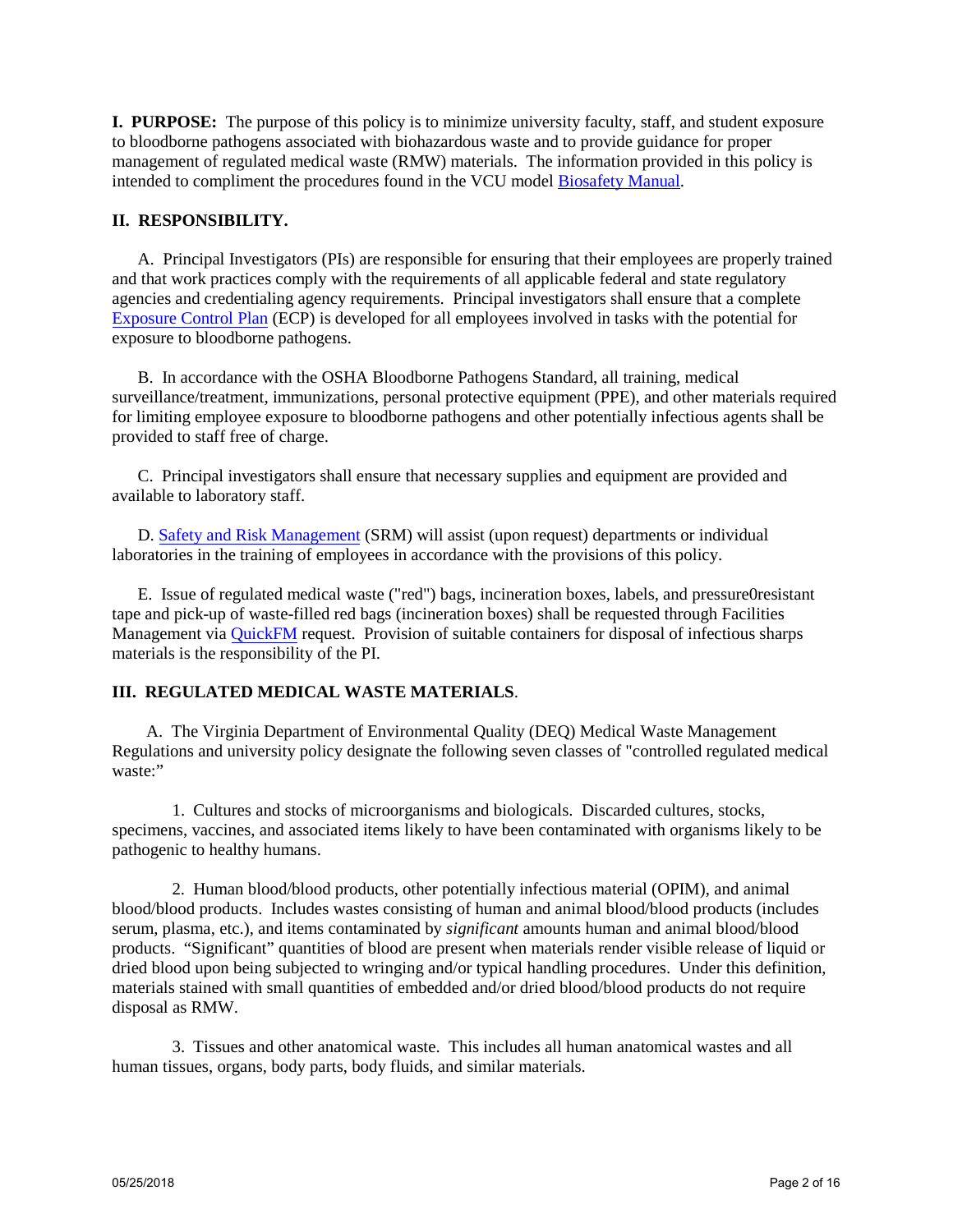4. Sharps materials. Includes all discarded needles and scalpels (regardless of contamination potential), any other sharps materials likely to be contaminated with pathogenic organisms, and all sharps used in patient care and veterinary practice.

5. Intentionally infected animal carcasses, body parts, urine, feces, bedding, and related waste. Also applies when source animals are known or suspected to be infected with organisms potentially pathogenic to healthy humans.

6. Residues, soils, liquids, and other debris resulting from cleanup of a spill of any regulated medical waste.

7. Solid waste contaminated by, or mixed with, regulated medical waste.

B. Recombinant DNA (rDNA) waste. In additional to the seven categories of regulated medical waste defined by the DEO, the National Institutes of Health (NIH) Guidelines for Research Involving [Recombinant or Synthetic Nucleic Acid Molecules](https://osp.od.nih.gov/wp-content/uploads/NIH_Guidelines.html) (NIH Guidelines) classify all rDNA-containing waste as infectious waste (RMW).

C. Suitable methods for the management and disposal of regulated medical waste materials are discussed in Sections IV through VIII of this manual. Detailed instructions and university policies regarding safe work practices and the management/disposal of infectious agents are provided in the [Biosafety Manual.](https://srm.vcu.edu/media/safety-amp-risk-management/assets/biological-safety/Biosafety%20Manual.pdf)

## **IV. SAFE WORK PRACTICES**.

A. Employees shall utilize standard precautions whenever working with potentially infectious materials. Under standard precautions, all blood products, OPIM, and human/animal tissues are considered infectious regardless of the perceived status of the source animal/individual and work practices are chosen appropriately under these assumptions.

B. Under standard precautions, the following engineering controls and work practices are essential for limiting potential exposure to blood borne pathogens and other infectious agents:

1. Employees shall thoroughly wash hands with soap and water immediately upon removal of gloves after performing of tasks involving potentially infectious materials. Additional considerations concerning hand hygiene are presented by CDC at this link: [http://www.cdc.gov/mmwr/PDF/rr/rr5116.pdf.](http://www.cdc.gov/mmwr/PDF/rr/rr5116.pdf)

2. If provided, employees shall be familiarized with the location and operation of eyewash stations and safety showers in the event of an exposure incident. All exposure incidents must be reported to Employee Health immediately.

3. University staff who encounter improper handling, staging, or disposal of potentially infectious and/or sharps materials shall notify SRM as soon as possible at 828-4404 or alternatively 828- 1392.

4. Sharps Materials. All needles, scalpels, blades, scissors, disposable pipette tips, and other such items which pose laceration hazards shall be managed and disposed of as infectious sharps materials (special procedures for disposal of pipette tips provided in Section IV.B.6. of this document). Sharps materials shall be disposed of in the following manner: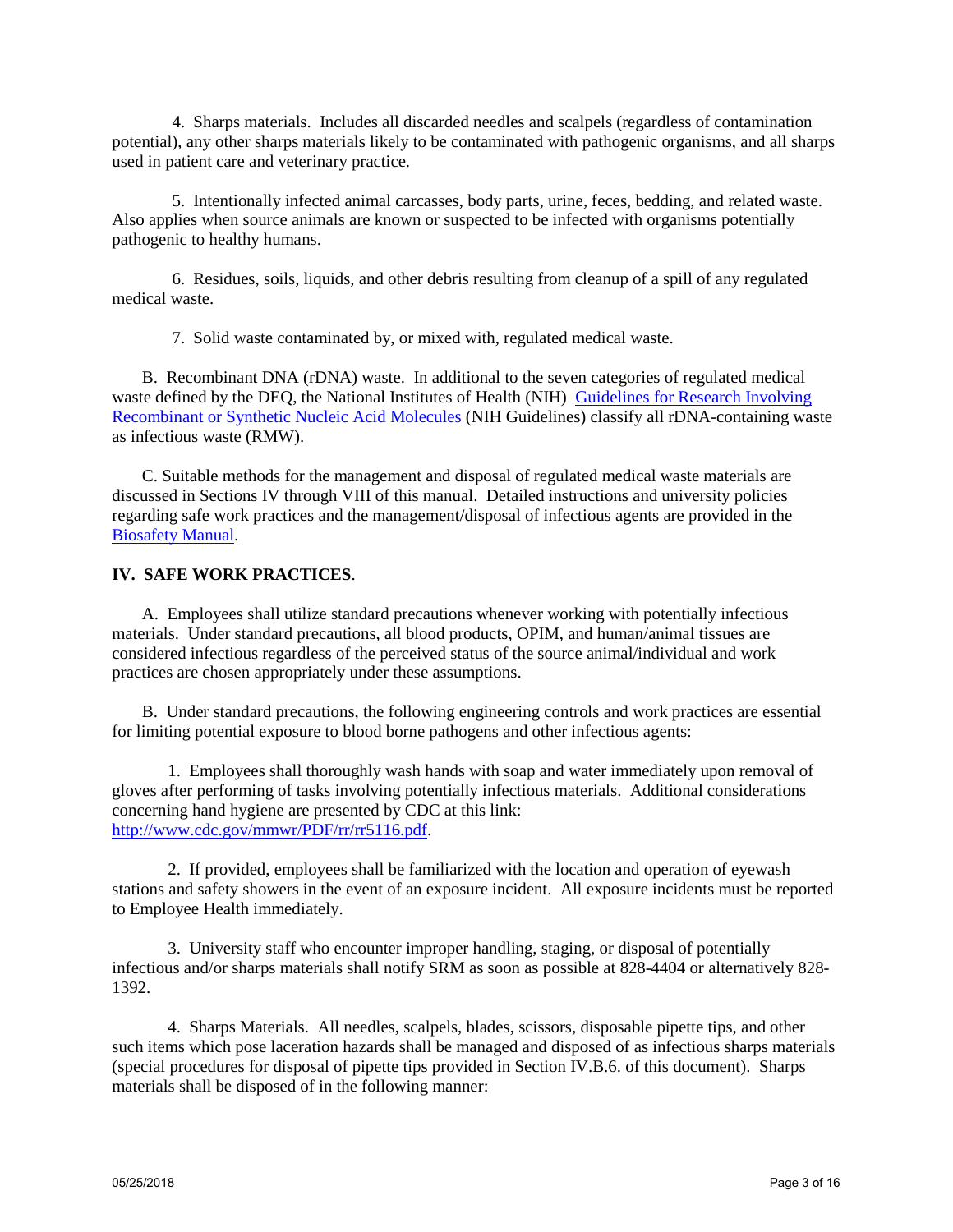a. Sharps Containers. Suitable sharps containers shall have the following properties:

(1) Rigid and puncture resistant.

(2) Leak resistant.

 (3) Capable of being readily (without coming into contact with sharps materials) and securely sealed prior to disposal.

 (4) Sharps containers shall be clearly marked with the following labeling: "BIOHAZARD - INFECTIOUS SHARPS."

 b. Fingers/hands must never be placed inside of a sharps container. In the unlikely event that an item would have to be retrieved or dislodged from a sharps container, forceps or another mechanical device should be utilized.

 c. Sharps containers shall not be overfilled. Sharps materials must fit completely into the container. Discarded sharps materials shall not protrude from the top of the container. When containers are full (the container is considered "full" when three fourths of its capacity is filled), seal them securely, arrange for disposal, and replace with new (empty) sharps containers.

 d. Dispose of filled sharps containers within red bag-lined incineration box. Arrange for supply of red bags/incineration boxes and infectious waste pickup through VCU Quick FM.

 e. Suitable sharps containers may either be purchased from laboratory supply catalogues or be manufactured from sturdy plastic containers offering secure and effective closure device (e.g., coffee cans, etc.). Improvised sharps containers must meet the labeling, performance, and handling requirements listed above.

 f. Recapping of needles is prohibited unless the practice has been previously approved by the SRM via submission and approval of a [Needle Recapping Waiver.](https://srm.vcu.edu/i-want-to-know-about/biological-safety/)

 g. Needles, scalpels, and other mounted sharps materials may only be removed from mounting (or remounted) through mechanical means – breaking, bending, and/or shearing of needles is strictly prohibited.

 5. Non-infectious broken glass includes all broken glassware which has not come into contact with potentially infectious agents. These materials may include such items as: glassware broken during or after cleaning, glassware broken while containing noninfectious materials (e.g., water, buffers, etc.), broken coffee cups, broken soda bottles, etc. Glass Pasteur pipettes, glass test tubes, glass flasks, and glass Petri dishes which have not come into contact with potentially infectious agents may also be classified as non-infectious broken glass if handled accordingly as detailed below:

 a. Place all noninfectious broken glass items into a puncture resistant containers (e.g., sturdy cardboard/fiberboard box).

 b. Do not fill above the top of the box, when approaching full, the box must be adequately sealed to prevent release of contents.

 c. Clearly label box "NONINFECTIOUS BROKEN GLASS" (use an indelible black marker or other clearly visible permanent pen type).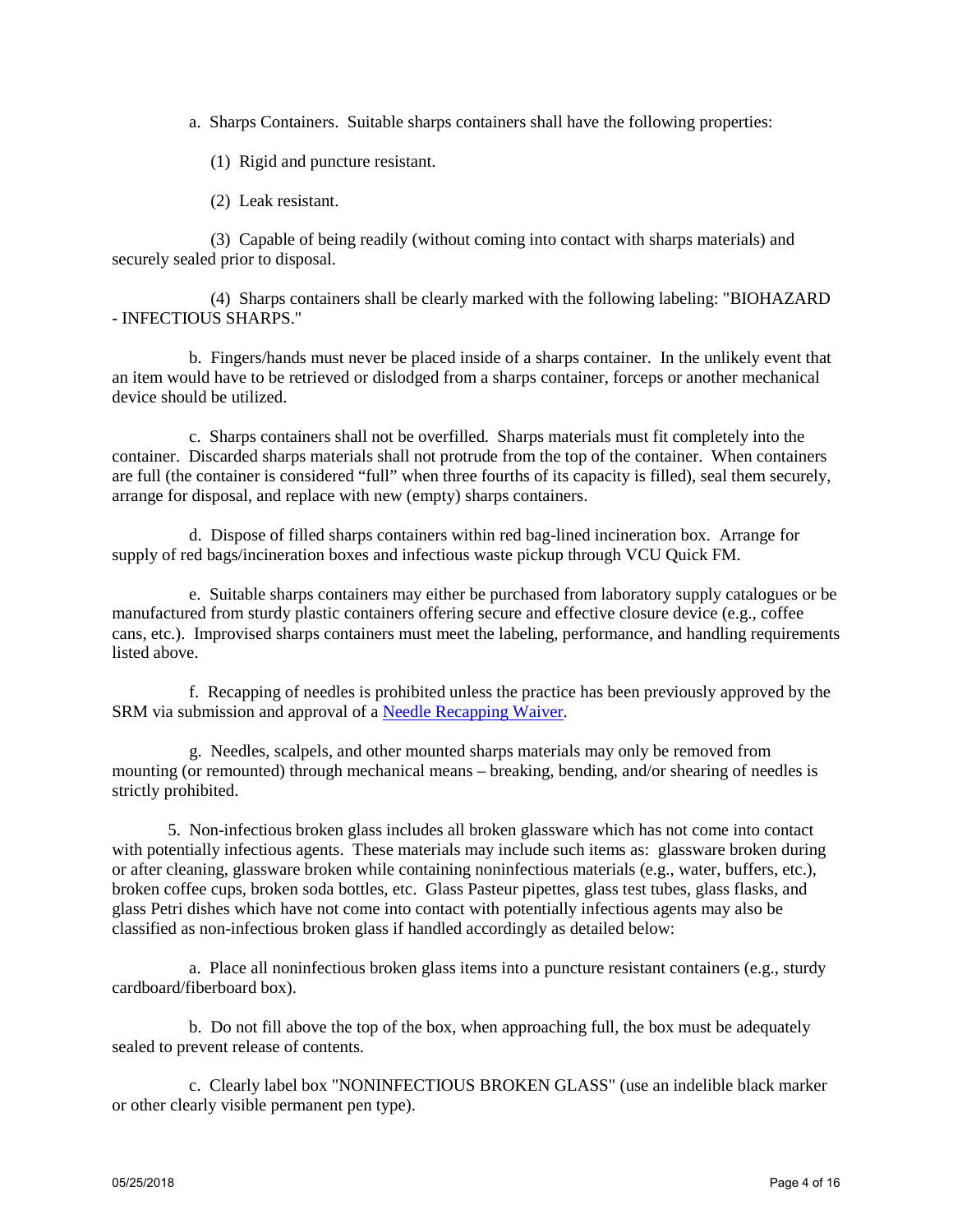d. Dispose of noninfectious broken glass boxes through housekeeping (or place in regular "domestic" trash dumpster).

6. Pipette tips: Special handling requirements.

 a. Pipette tips with the potential for contamination with infectious materials will be handled by either of the two following means:

 (1) Direct disposal into an incineration box which has been double-lined with red bags. Both bags must be individually sealed to prevent possible leakage of residual fluid. Tips with potential for retaining significant amounts of fluids should be handled as indicated below.

 (2). Disinfection in bleach solution (daily prepared stock at 10% or greater concentration) with minimum contact time of 30 minutes, and disposal as "noninfectious broken glass" (see Section VIII).

 b. Pipette tips with no potential for contamination with potentially infectious materials must be discarded as "noninfectious broken glass" (see Section VIII).

 7. Employees shall never engage in the following activities within work areas where handling or preparation of materials containing potentially infectious agents is being conducted:

- a. Eating.
- b. Chewing gum.
- c. Drinking.
- d. Use of tobacco (include smoking and chewing tobacco products).
- e. Make-up/cosmetic application.
- f. Handling or insertion of contact lenses.
- g. Wearing of shorts.
- h. Wearing of open-toed shoes.

 8. Employees should avoid rubbing of eyes and oral contact with fingers/hands while working in areas where activities involving potentially infectious agents are being conducted. As noted previously, hands should be thoroughly scrubbed with soap and water prior to exiting laboratory spaces.

 9. Refrigerators utilized for storage of potentially infectious materials shall be clearly labeled with BIOHAZARD and/or INFECTIOUS MATERIAL warnings. Food and drink items for personal consumption must never be stored within refrigerators used for storage of potentially infectious materials.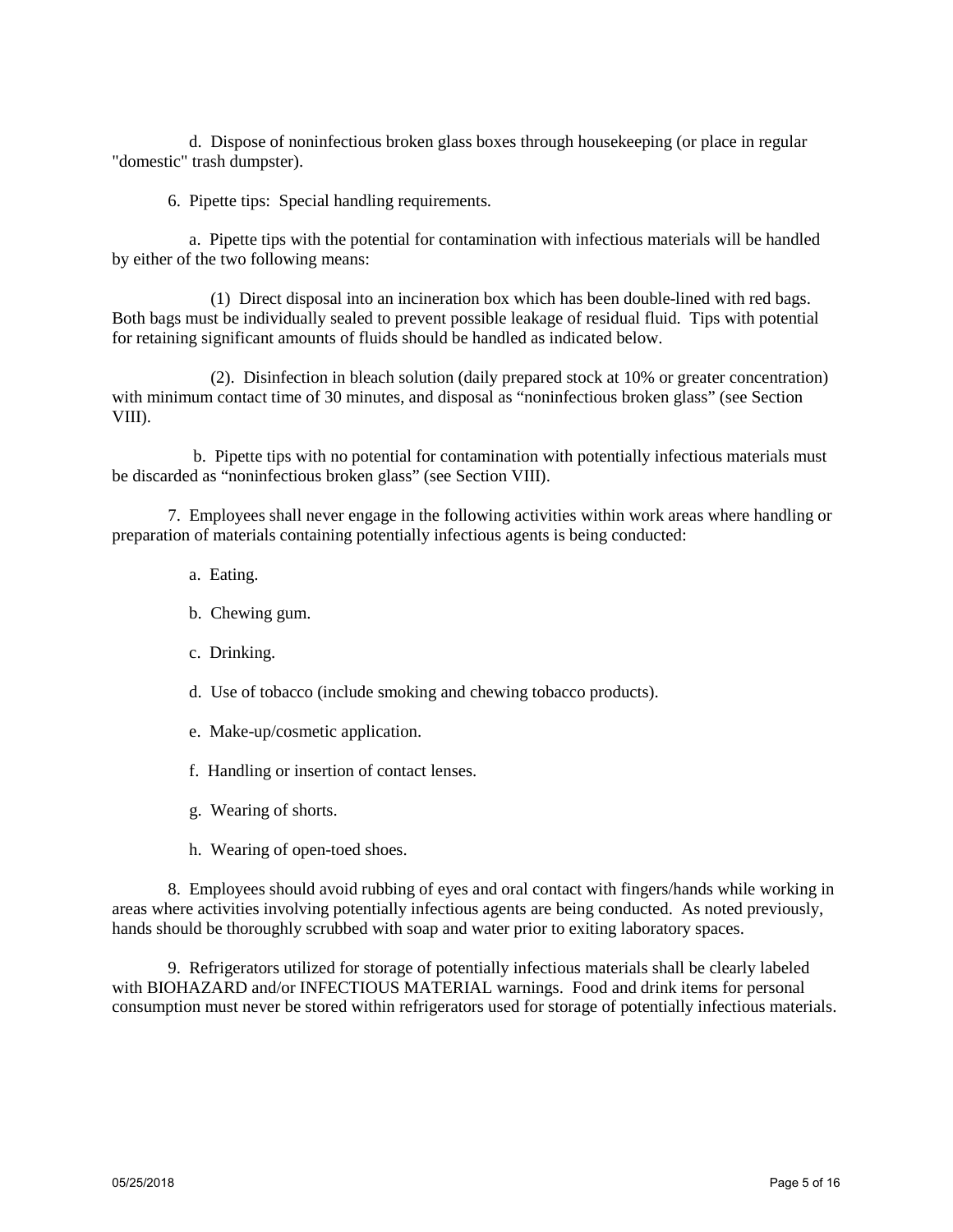10. Storage and/or consumption of food and beverages shall be restricted from all work areas used for preparation or research activities involving potentially infectious agents (bench tops, counters, cabinets, shelves etc.).

 11. Infectious material work areas should be cleaned routinely with a hospital-grade disinfectant. For additional information regarding proper disinfection and maintenance of work areas, and spill response, refer to Section 5 of this document and the VC[U Biosafety Manual.](https://srm.vcu.edu/media/safety-amp-risk-management/assets/biological-safety/Biosafety%20Manual.pdf)

 12. Laboratory supervisors (PIs and/or lab managers) shall carefully review recommended work practices with laboratory staff prior to their conducting activities which involve potential for exposure to infectious materials.

 a. Work practices shall be selected which minimize potential employee exposure due to splashing, spraying, splattering, or other airborne release infectious materials.

 b. When available engineering controls alone cannot suitably lower exposure risk, utilization of additional personal protective equipment (PPE) shall be implemented (PPE is detailed in Section X.).

**V. CLEANUP OF INFECTIOUS MATERIAL SPILLS.** The majority of the spills in research spaces involve small quantities of materials managed at BSL-2 or lower. Such smallscale spills can usually be safely cleaned up by laboratory staff; provided they are properly trained, possess the correct equipment, employ proper work methods during the response action, and dispose of waste generated accordingly. Clean-up of spills involving larger quantities, BSL-2+ agents, and/or special circumstances may require assistance from SRM. In the event of any significant incident involving biohazardous agents, contact the SRM emergency line (828-9834) immediately. A brief guide to the equipment, supplies, and work methods employed during small-scale biohazardous spill response is provided below.

 A. Disinfectant. For routine disinfection of laboratory surfaces and cleanup of spills involving biohazardous materials or materials assumed to be infectious (under "standard precautions"), SRM recommends the use of freshly prepared 10% bleach solution (9 parts water to 1 part household bleach) or other hospital-grade disinfectant.

 B. Spill Response Kits. Spill response kits must be maintained in all areas where infectious waste is managed. Each spill kit should, at a minimum, include:

1. At least one gallon of fresh\* bleach solution or other disinfectant.

 2. Absorbent materials, such as absorbent pads, vermiculite, or disposable towels, for containing spills.

3. Spray/mist bottles for bleach solution application.

 4. A cache of unused "red bags" for disposing of waste generated during spill response or for overpacking leaking containers.

5. Rigid containers for disposal of contaminated broken glass and other sharps materials.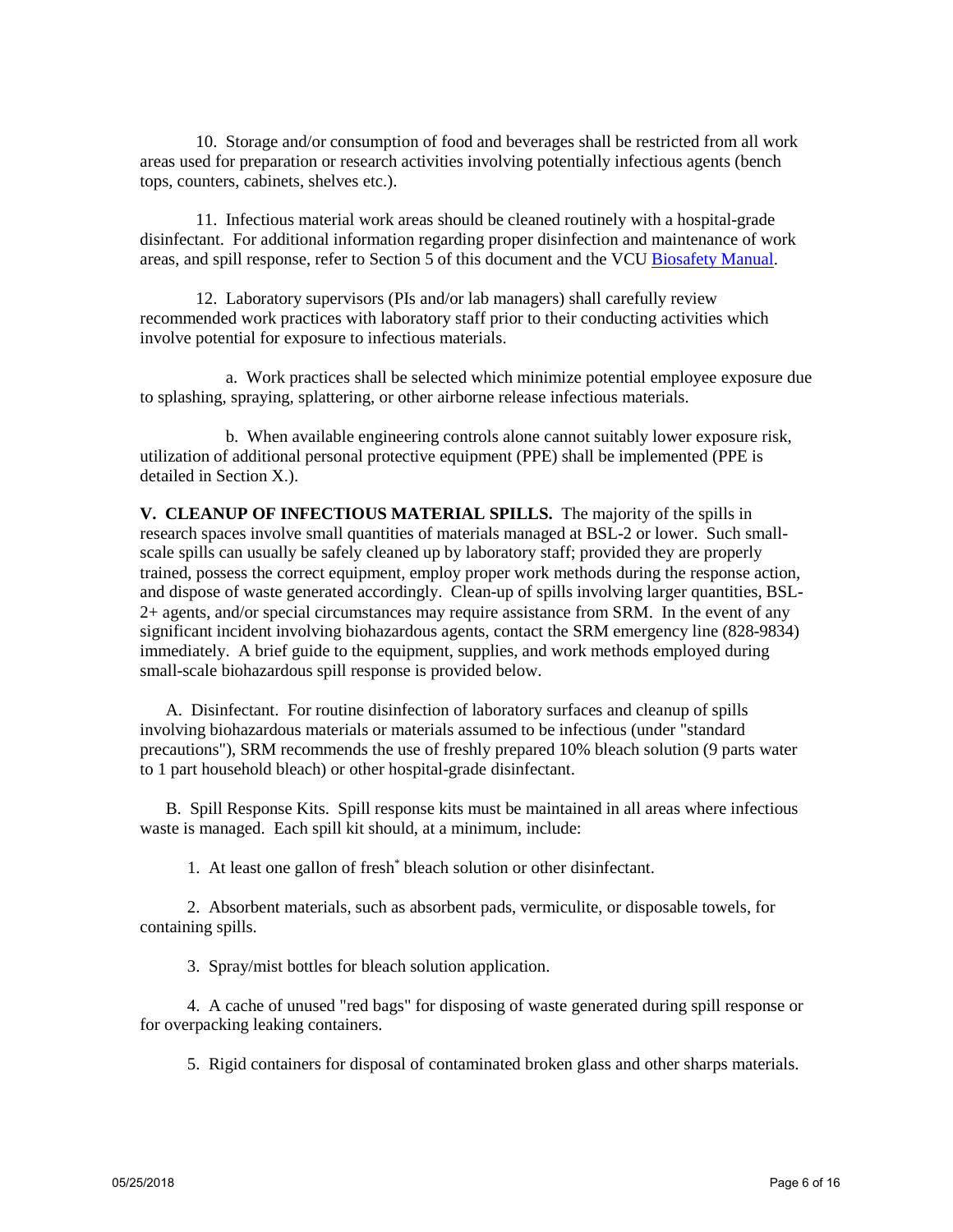6. Liquid-impermeable disposable coveralls, gloves, boots, head coverings, and respiratory protection\*\* such as N-95 respirators.

7. Eye protection gear, including splash resistant safety glasses and face shields.

8. A broom, heavy duty brush, and dustpan (for spills involving sharps materials).

9. Extra clothing to replace contaminated items (e.g., scrubs, etc.).

 C. Small-Scale Biohazardous Spill Response. Large spills and/or incidents involving special hazards/conditions should be reported to SRM emergency line immediately (828-9834). Details of recommended response actions for routine small-scale spills occurring in open laboratory areas are as follows:

 1. Evacuate spill area to allow aerosol to settle (30 minutes minimum, greater time may be required depending upon nature of the incident).

 2. Freshly prepared 10% bleach solution may either be applied directly via spray bottle to mist the spill area or via saturated disposable pads/towels or cloth material. Care should be taken to avoid spraying spills with a forceful stream to avoid creation of aerosol.

 3. Allow bleach solution to remain in contact with the spilled material for a minimum of 20 minutes.

 4. Don two layers of gloves and eye protection prior to removing bleach-treated spill and clean-up materials from incident site.

5. Place all waste resulting from clean-up directly into a red bag for disposal.

 6. Following removal of bleach-saturated towels, mist spill area again with freshly prepared 10% bleach solution and thoroughly wipe down and clean surfaces until no residual material is visible (used towels should again be placed into red bag for disposal).

 7. Tools and equipment contaminated by spillage of potentially infectious materials should also be thoroughly immersed (when possible) or wiped down with freshly prepared 10% bleach solution (or other suitable disinfectant) prior to reuse.

 8. When incidents involve broken glass or other sharps materials, clean-up should be conducted entirely through mechanical means as follows:

 a. Apply, work, and remove towels used for saturating and cleaning spill surfaces with forceps or other hand-held instrument.

b. Sweep or brush remaining broken glass and/or other sharps materials into a dustpan.

c. Place all resulting waste into an approved sharps container (as detailed in Section

IV).

d. Mist area again with freshly-prepared 10% bleach solution and repeat steps a, b and

c.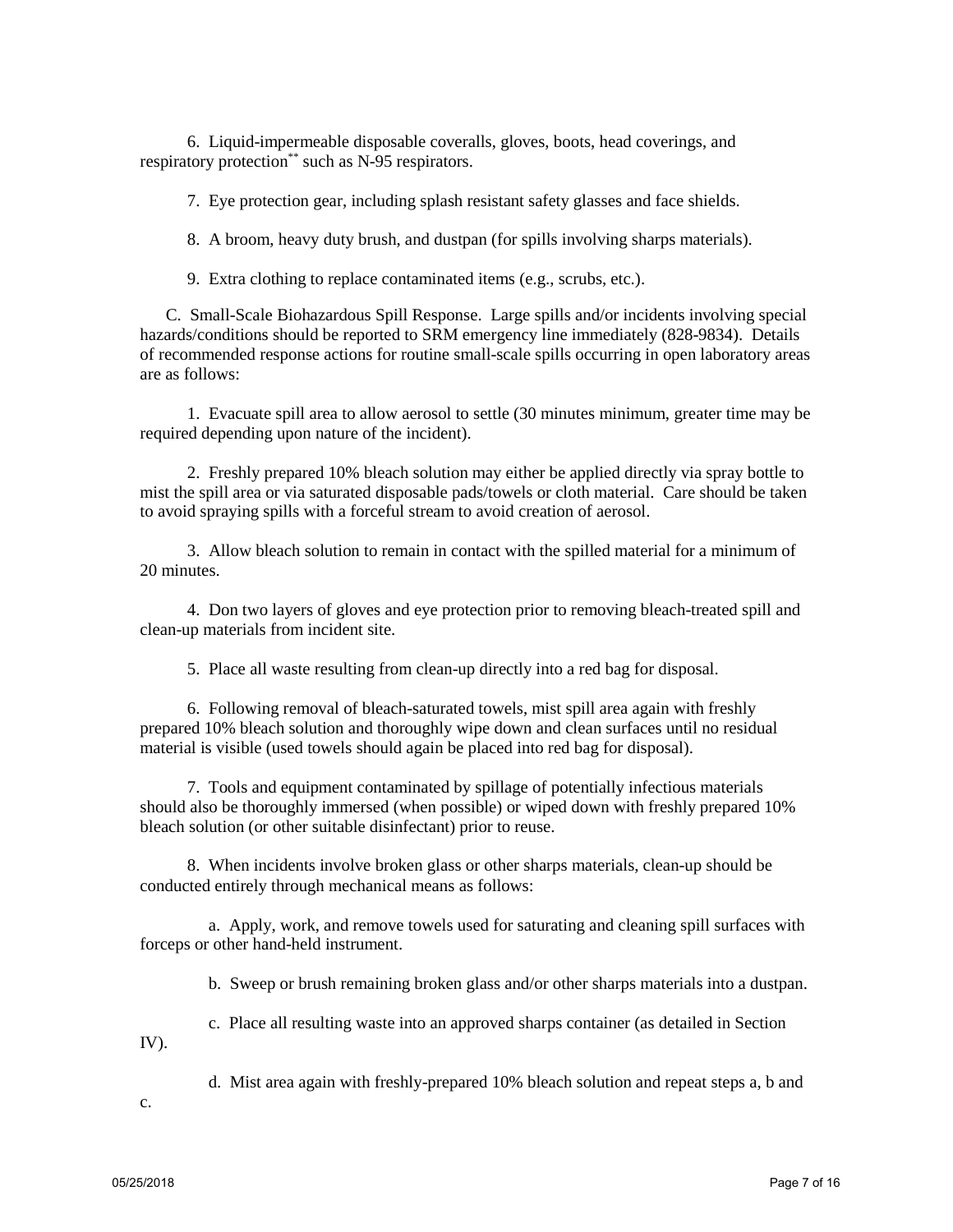e. Use of vermiculite may facilitate cleanup of spills involving broken glass.

 9. After the completion of clean-up of surfaces and equipment affected by the spill, personal protective gear used during the clean-up shall be thoroughly disinfected (with freshlyprepared 10% bleach solution) prior to being replaced in spill response kit. Disposable items used during cleanup (e.g., gloves, paper suits, etc.), must be placed in red bag for disposal. Personal clothing items contaminated during spill or clean-up operation should also be disposed via red bag.

10. Restock spill kit to replace items used during incident response.

 11. Empty bleach solution from spray bottle and rinse with tap water (include the pump mechanism as leaving bleach solution in spray bottle may lead to corrosion and failure of the pump).

 12. Prepare a report detailing the date, location, nature of infectious waste involved, a description of the incident, cleanup procedures, and disposal method. Forward one copy of the report to SRM, PO Box 980112, Attention: Biosafety Office.

 D. Additional information regarding response to spills involving biohazardous agents (including response to spills occurring in biological safety cabinets) and additional/more detailed SOPs are available in the [Biosafety Manual.](https://srm.vcu.edu/media/safety-amp-risk-management/assets/biological-safety/Biosafety%20Manual.pdf)

**VI. RED BAG PROTOCOL.** In accordance with DEQ/OSHA regulations and NIH guidelines; generators of RMW are responsible for proper handling packaging, labeling, and storage of RMW. The majority of RMW generated within university laboratories is transported offsite for incineration at a permitted RMW disposal facility. Details of university requirements for the management, staging, packaging, and labeling of RMW are listed below.

 A. All bags used for disposal of RMW (as defined in Section 6 of this document) must meet the following standards:

1. All bags shall be red in color.

2. All bags shall be highly leak and tear resistant.

3. All bags shall bear the label "Regulated Medical Waste" in large print.

4. All bags must bear universal biohazard symbol at least two inches in height.

 B. All waste-filled red bags should be placed into a rigid outer container prior to transport off site.

 1. University laboratories package all RMW within cardboard incineration boxes to meet outer container requirements. Incineration boxes and red bags may be requested through VCU Quick FM.

 2. VCU Health System facilities may utilize closable plastic roll-off dumpsters provided for the purpose to meet outer container requirements. Disposal of RMW generated within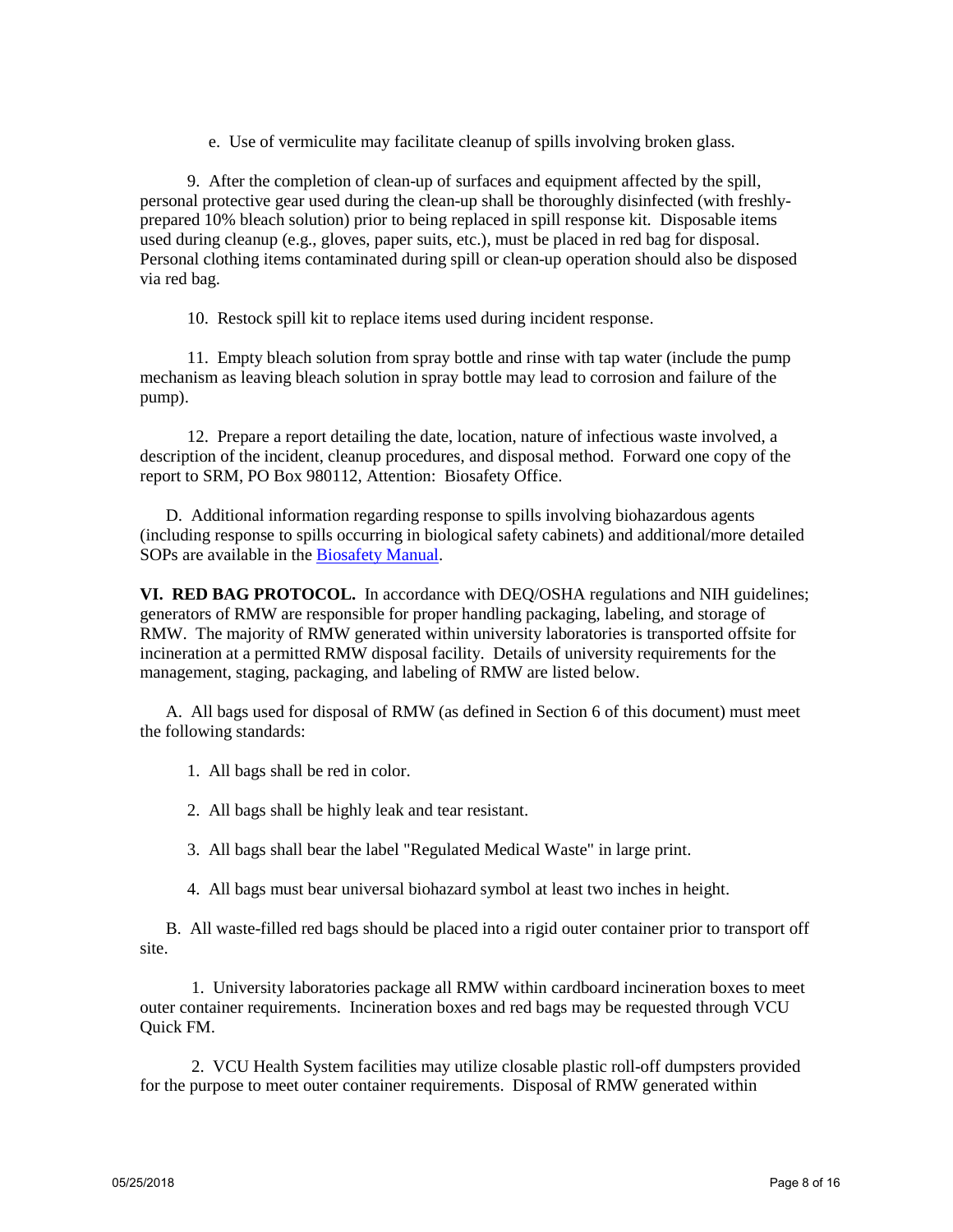hospital facilities may involve onsite disinfection/treatment (via RotoClave) or transportation offsite for treatment via incineration.

 C. Outer containers used for transporting of RMW must bear the following information and labeling:

 1. The name, address, and telephone number of the generator and the date of generation (date which inner bags and box were sealed and prepared for transportation).

2. "Regulated Medical Waste" in large print.

3. The universal biohazard symbol.

 D. Red bags must never be overfilled. Prior to placing in box, seal red bag by gathering ends and wrapping tightly with several loops of heavy tape. The resulting seal must be leakproof.

1. The use of two red bags ("double-bagging') is strongly recommended for all RMW.

 2. Red-bagged waste bearing visible damage and/or evidence of leakage must be overpacked ("double-bagged") inside a second, intact, red bag.

 E. Free liquids must be placed in sturdy leakproof containers which are highly resistant to breakage prior to being placed within red bags.

 F. Sharps material should never be placed directly into red bags; all sharps materials shall be packaged within securely closable, leak-proof, puncture-resistant containers prior to placing in red bag/incineration box (as detailed in Section IV.B.4.).

 G. The total weight of individual incineration box may not exceed 45 pounds or the contractor will reject the box. We recommend that filled boxes not exceed 40 pounds to reduce likelihood of rejection. Rejected boxes will have to be repacked to meet weight restrictions.

 H. Spill response kits must be maintained in all areas where RMW is managed (refer to Section V for recommended supplies and clean-up procedures).

 I. All areas utilized for the staging or storage of red bags must have impervious surfaces which can be readily sanitized. Regulated medical waste should never be staged on carpeted or wooden floor surfaces. Stage and store RMW in areas which are not readily accessible to the general public and limit access to collection and storage areas to specifically designated personnel.

 J. Discarded RMW may be stored at room temperature for no more than seven days past generation date. Regulated medical waste may be stored for up to 14 days when refrigerated at 2° to 7º Celsius (35º to 45º Fahrenheit). Regulated medical waste may never be stored onsite for more than fourteen days past generation date. The time restrictions placed on storage of RMW make it critical that Quick FM requestes be placed as soon as containers are filled and sealed (the date the box is closed is considered the generation date) to ensure disposal guidelines are met.

 K. Reusable containers must be thoroughly disinfected (in accordance with manufacturer's directions) after each use.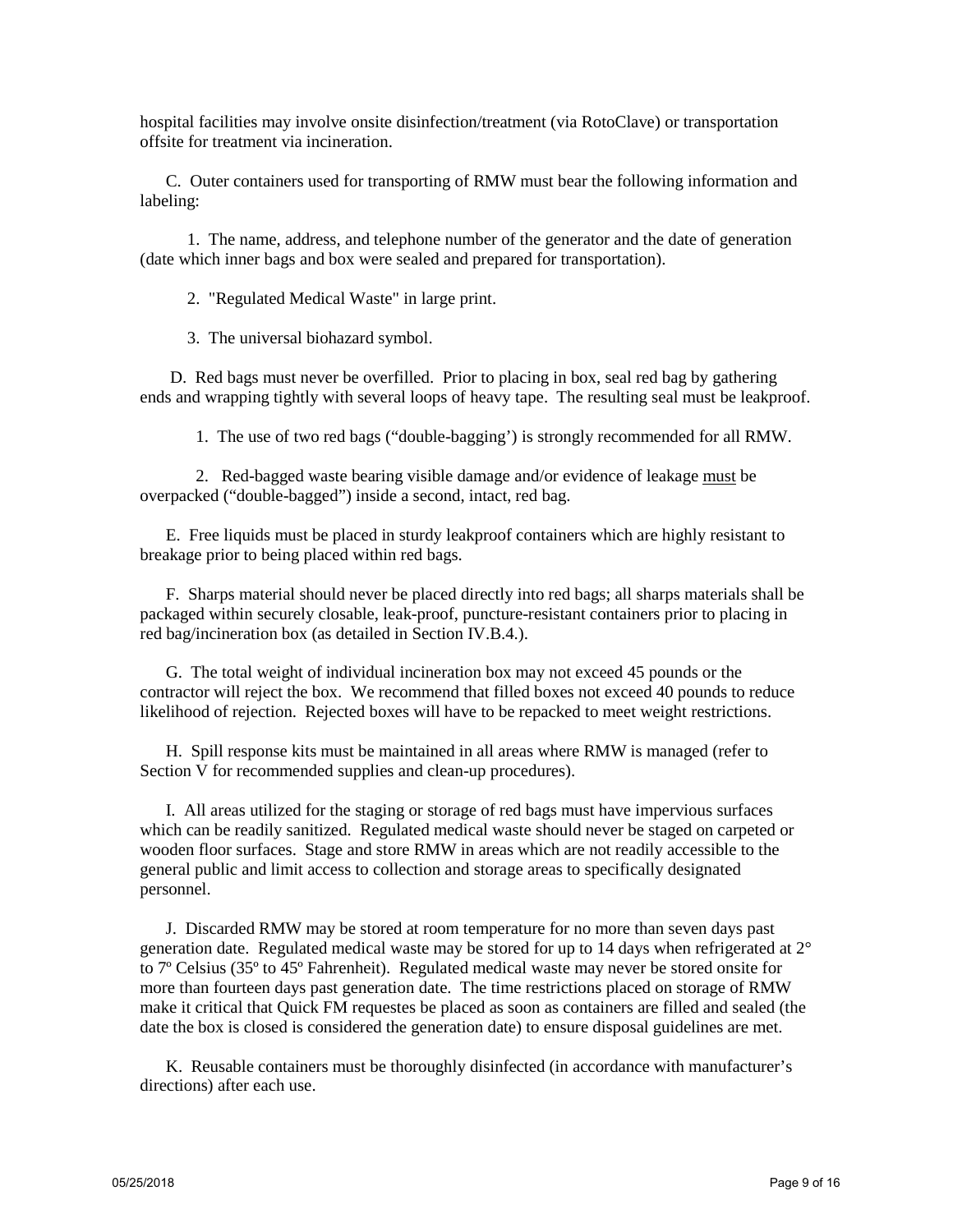L. Personnel handling red bags will wear leak-resistant gloves at all times. Filled red bags should never be "stuffed" into incineration boxes as this increases the possibility of being injured by stray sharps in the bag. Hands should be thoroughly scrubbed with soap and water following glove removal.

M. Red bags will not be utilized for containing any materials other than RMW.

 N. Red bags (even if unused) must never be disposed of in the municipal waste stream. All red bags must be transported from the facility by licensed contractors for disposal via incineration at a permitted RMW disposal facility. The collection, transportation, and disposal of red bag waste is coordinated through VCU Quick FM.

 O. Additional/regularly updated information regarding red bag waste management is also available in the [Biosafety Manual.](https://srm.vcu.edu/media/safety-amp-risk-management/assets/biological-safety/Biosafety%20Manual.pdf)

 P. Containers utilized for staging of infectious waste materials shall thoroughly disinfected following each use.

**VII. AUTOCLAVING PROCEDURES**. The DEQ allows for onsite treatment of RMW through autoclave sterilization. If DEQ autoclave procedural requirements are followed, properly treated materials are no longer classified as RMW and may be disposed of as unregulated solid waste. The DEQ regulations (and university requirements) for onsite treatment of RMW are summarized below.

 A. Autoclave units shall be operated at one of the following temperature, pressure, and time regimens:

1. Temperature of not less than 250° Fahrenheit for 90 minutes at 15 lbs/in2 .

- 2. Temperature of not less than 272° Fahrenheit for 45 minutes at 27 lbs/in<sup>2</sup>.
- 3. Temperature of not less than 320° Fahrenheit for 16 minutes at 80 lbs/in2 .

 B. Autoclave units shall be quality controlled at a frequency of no less than once per month. Each quality control event shall consist of the following:

1. Testing under full load conditions.

 2. Use of spores of *B. stearothermophilus* to verify kill capacity (kits providing ready-touse ampules are available through laboratory supply catalogues).

3. Recordkeeping of quality control events.

C. Logbooks shall be maintained which record the following data for each autoclave event:

- 1. Date and time of autoclave use.
- 2. Autoclave cycle (e.g., 90 minutes at 250° Fahrenheit).
- 3. Autoclave operator and identification of responsible laboratory.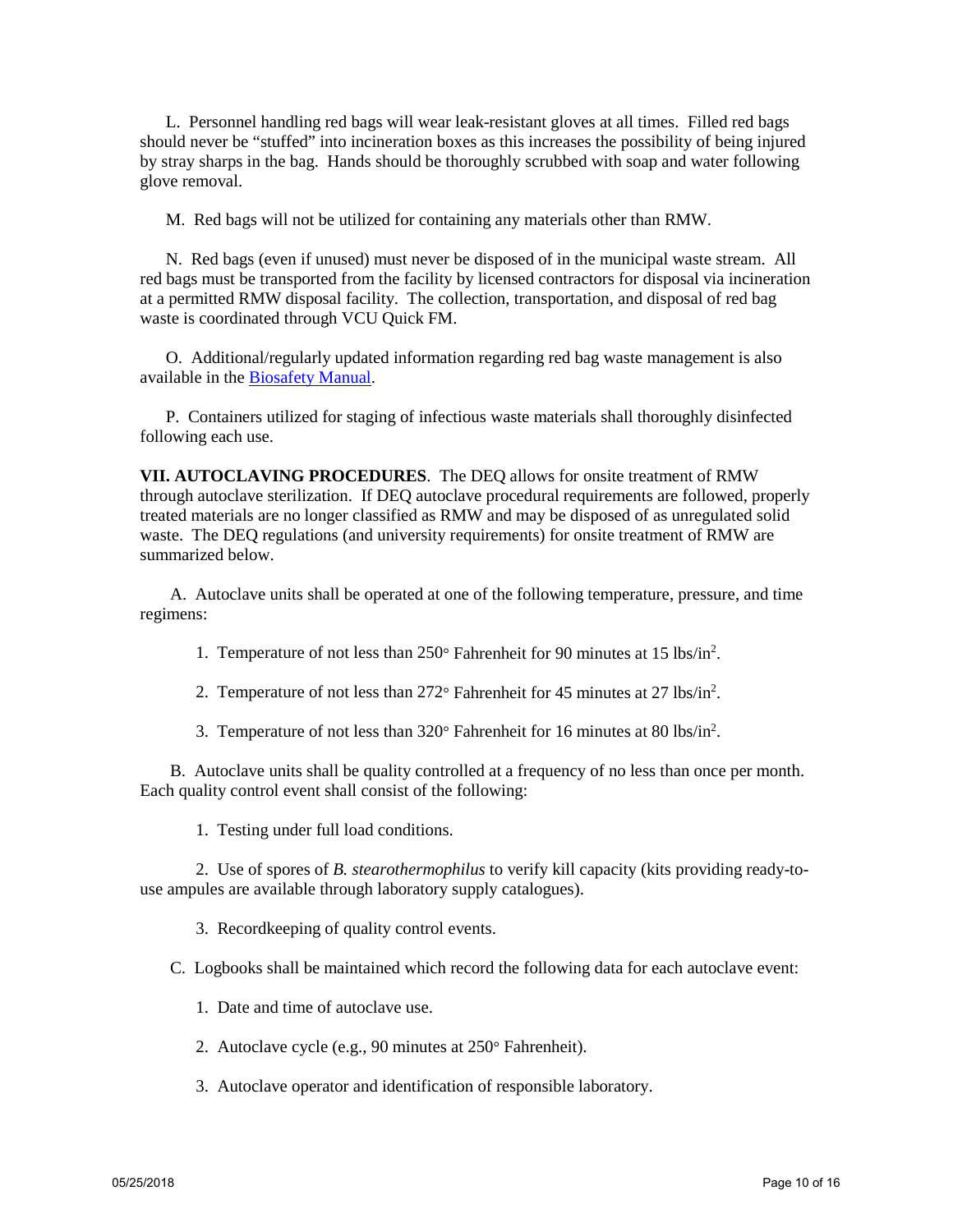- 4. Brief description of waste type and quantity.
- 5. Quality control, maintenance, and calibration information.
- 6. Logbook records shall be retained for three years following last entry date.
- D. Materials treated onsite via autoclaving must be containerized as follows:

 1. Bags shall be orange in color, impervious, tear resistant, and capable of retaining integrity through heat and pressure of the sterilization cycle.

- 2. Orange bags shall bear the following labels:
	- a. "BIOHAZARD, REGULATED MEDICAL WASTE."
	- b. The universal biohazard symbol.

 3. Individual orange bags shall be sealed to the extent of being leakproof, if tears or holes in bag are evident, the bag must be overpacked within a second orange bag.

4. Each bag will be tagged with color-indicating (temperature) autoclave tape.

 5. Immediately upon the completion of the sterilization cycle, to each orange bag the following label (with requested information provided) shall be securely fixed [\(download to](http://views.vcu.edu/oehs/chemical/biosafe/autoclave.PDF)  [Adobe PDF\)](http://views.vcu.edu/oehs/chemical/biosafe/autoclave.PDF).

| Virginia Commonwealth University - SRM<br>Box 980112                                                  |  |
|-------------------------------------------------------------------------------------------------------|--|
| Richmond, Virginia 23298-0112                                                                         |  |
|                                                                                                       |  |
| Responsible Person:                                                                                   |  |
| Phone Number:                                                                                         |  |
| The generator certifies that this waste has been<br>treated in accordance with the Virginia Regulated |  |

treated in accordance with the Virginia Regulated Medical Waste Management Regulations and is no longer regulated medical waste.

 6. Infectious sharps materials and noninfectious sharps which pose a laceration hazard (e.g., Pasture pipettes, broken glass, etc.) are not acceptable in the autoclave waste stream. Dispose of infectious and noninfectious sharps as indicated in Section IV.

 7. Containers utilized for staging of infectious waste materials shall thoroughly disinfected following each use.

**VIII. CHLORINATION:** Utilization of chlorination as a disinfection method biohazardous material may be acceptable for several applications involving small material quantities with minimal infectious properties. In some cases, chlorination may actually be safer and more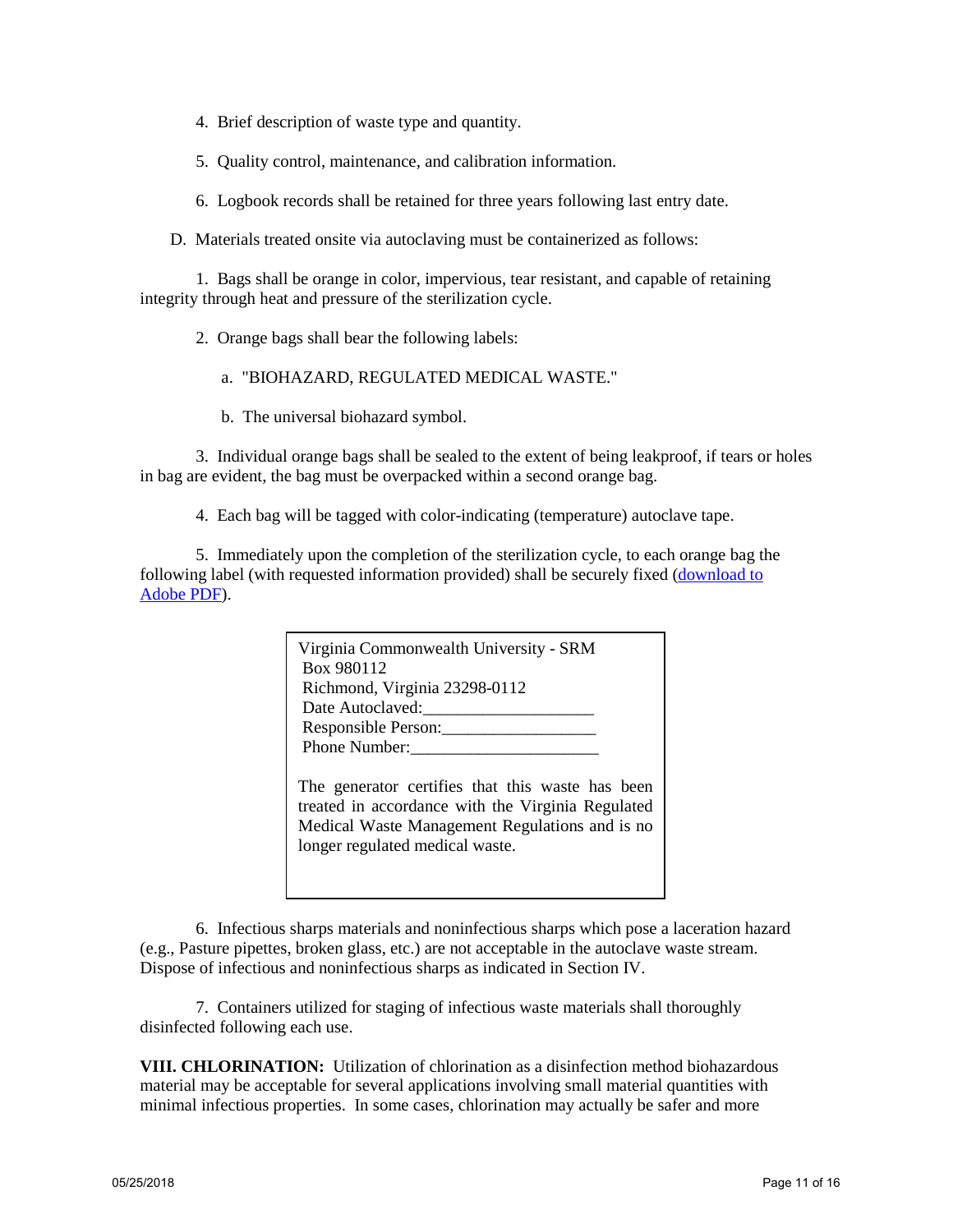effective than available alternatives. The university Biosafety Office reviews requests for utilizing chlorination for sterilization of infectious materials on a case-by-case basis. In order to determine if chlorination is a viable sterilization alternative for your laboratory, contact [Safety](https://srm.vcu.edu/)  [and Risk Management.](https://srm.vcu.edu/)

**IX. LAUNDRY PROCEDURES.** Laboratory coats and other garments which may become contaminated with potentially infectious materials must be segregated from other "clean" laundry and stored in red bags until they can be properly decontaminated or disposed of. The VCU laundering guidelines are provided below:

 A. For all items heavily saturated with blood products or tainted with BSL-2 or above biohazardous materials, disposal via red bag waste stream is strongly advised.

 B. Laundry items contaminated with minute quantities of known or suspected infectious materials products may be disinfected by fully saturating affected areas with freshly prepared 10% bleach solution. Following a minimum 20 minute contact time (with 10% bleach solution), decontaminated garments should be washed in hot water with detergent and bleach added to cycle. In any case, reusable laboratory personal protective equipment may not be washed in home or laundromat washing machines.

 C. Laundering of materials contaminated with more than minute quantities of blood products must be performed by specially licensed contracting firms. Arrangement for the services of a laundering contractor is a departmental responsibility. For assistance in retaining a laundering contractor, submit a [QuickFM](https://quikfm.vcu.edu/) request.

### X. PERSONAL PROTECTIVE EQUIPMENT.

 A. Personal protective equipment must be utilized whenever engineering controls and work practices alone cannot provide ample exposure protection. Principal investigators shall provide all needed PPE to laboratory staff free of charge. Principal investigators shall also be responsible for providing training to all laboratory staff which details proper use of PPE. [Safety and Risk](https://srm.vcu.edu/)  [Management](https://srm.vcu.edu/) can assist with PPE training upon departmental or laboratory request.

 B. Selection of PPE shall be based on the anticipated level of exposure to potential bloodborne pathogens posed by the laboratory procedure(s) to be performed. Appropriately selected PPE shall protect the employee from contact with potential bloodborne pathogens via contact with skin, eyes, mucous membranes, and/or through aerosol inhalation under normal conditions throughout the period of exposure risk. Suitable PPE should also prevent the clothing of laboratory staff members from coming into contact with blood or other potentially infectious materials.

 C. The following PPE items shall be considered the minimum acceptable level of protection and shall be worn during all activities involving potentially infectious agents:

 1. Gloves (latex, nitrile, or other approved impervious material). Gloves may not be worn outside of laboratories.

2. Laboratory coat, either reusable or disposable.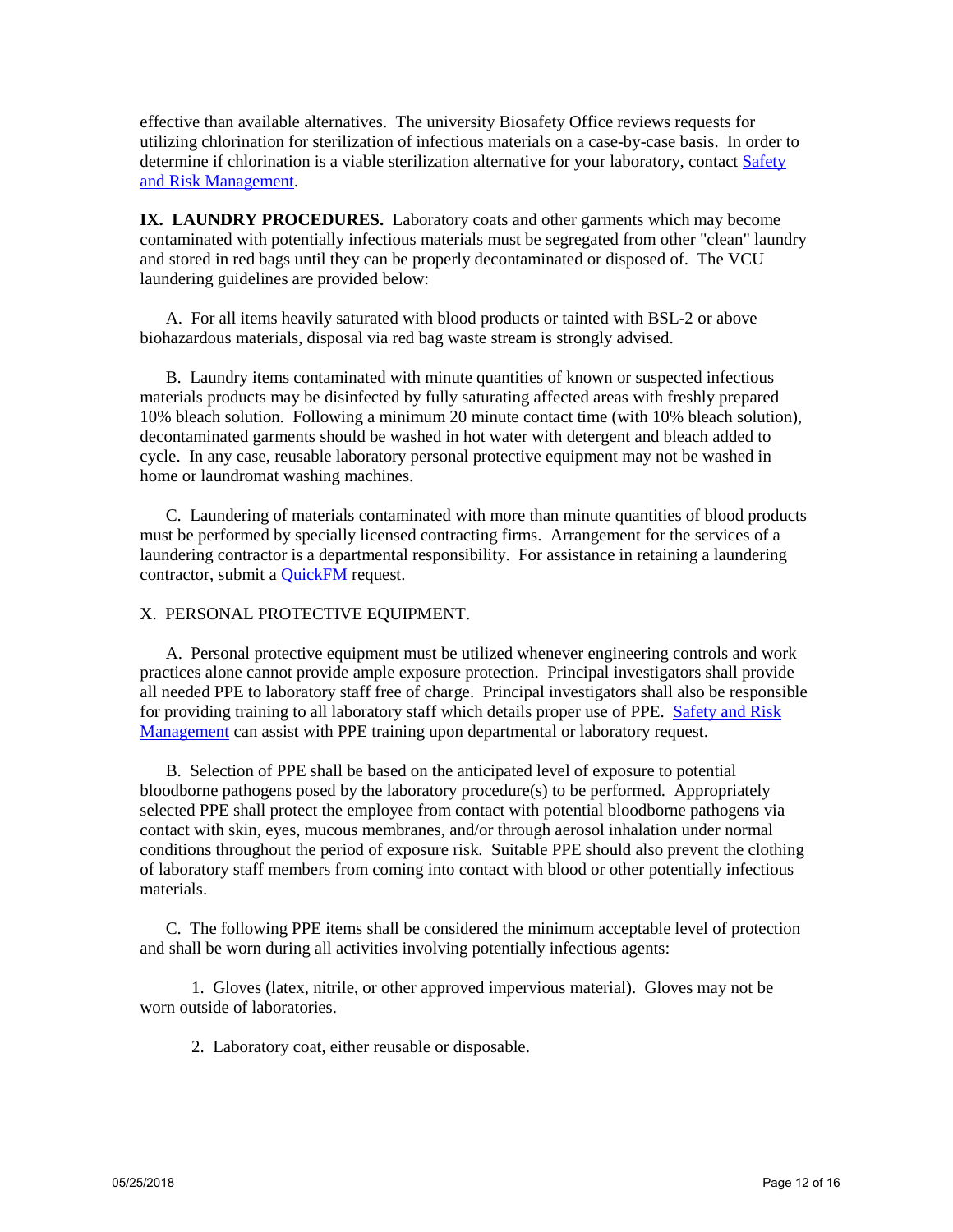3. Eye/face protection (OSHA-approved safety goggles or glasses equipped with splash guards). If the hazard involves splash or spray, a face shield should be used in conjunction with safety glasses.

 D. Procedures which pose exposure risks that cannot be suitably managed by engineering controls and minimum level PPE (i.e., gloves, laboratory coat, and eye/face protection) shall require the implementation of a higher level of PPE. A listing of some of the more common "high" level PPE utilized within university laboratories and specific functions is provided below:

 1. Respirators. Respirators are utilized whenever potential for exposure to bloodborne pathogens via inhalation exists. The use of any respiratory protection device must be preapproved by SRM. Under the university Respiratory Protection Program, SRM assists with the selection of suitable respiratory protection devices and provides fit testing and respirator training for all university staff. Refer to the SRM [Respiratory Protection Program w](https://srm.vcu.edu/media/safety-amp-risk-management/assets/industrial-hygiene/VCU%20Respiratory%20Protection%20Program.pdf)eb page for additional information.

 2. Face Shields. Procedures which involve a high potential for splashing and/or spattering of blood or other infectious materials require the use of a face shield in addition to safety glasses/goggles. The face shield serves to protect the exposed skin of the face and offers additional eye protection to the wearer.

 3. Disposable Clothing. Procedures involving high potential for splashing/spattering of blood or other potentially infectious materials may also necessitate protection beyond the standard lab coat. Disposal clothing composed on impervious fabric should be donned to protect underclothing and skin while conducting such activities.

 E. Please note that the wearing of clothing which exposes skin on the legs (e.g., shorts, short skirts, etc.) and feet (e.g., sandals, flop-flops, "crocs," etc.) is strictly prohibited within university laboratories.

**XI. BIOLOGICAL SAFETY CABINETS (BSCs).** The BSC serves as a first line of defense in protecting the researcher and laboratory environment from exposure to potentially harmful biological agents. University policies regarding the use and maintenance of BSCs are discussed below.

 A. All manipulations involving agents classified (by NIH/CDC) BSL-2 or greater which have the potential of generating biohazardous aerosols must be performed within a certified BSC.

 B. All BSCs utilized for manipulations involving bloodborne pathogens and/or BSL-2 or greater classified organisms must be certified at least annually per the requirements of National Sanitation Foundation Standard 49.

 C. Signage should be conspicuously posted on all BSCs not certified for use involving BSL-2 or greater agents indicating that the BSC is not suitable for work involving biohazardous agents.

 D. Work involving biohazardous agents in conjunction with volatile chemicals which may produce toxic and/or flammable vapors must be performed within BSCs which are vented to the building exterior and designed for such use.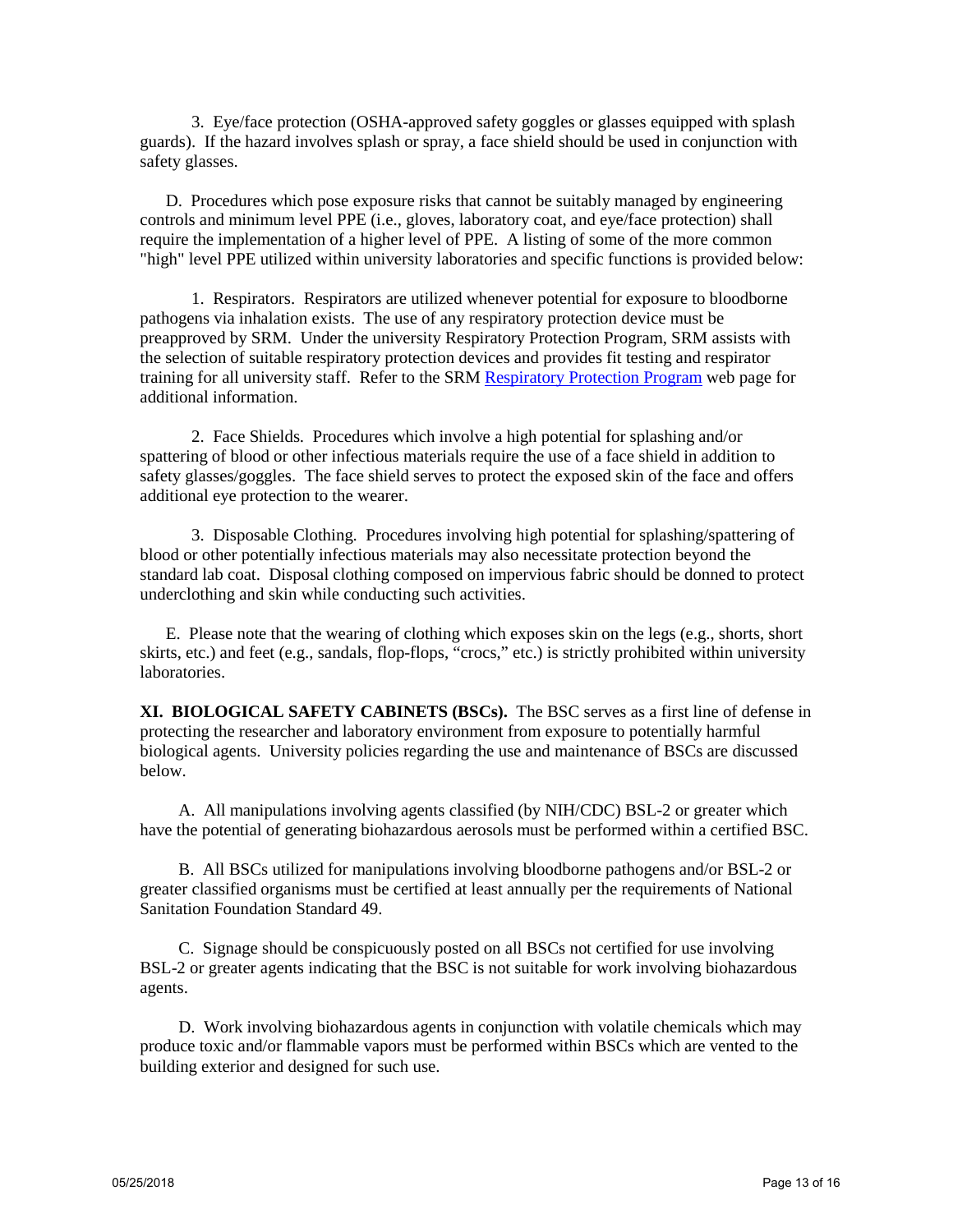E. More detailed information regarding BSCs can be viewed at the following URL: [http://www.cdc.gov/biosafety/publications/bmbl5/BMBL5\\_appendixA.pdf](http://www.cdc.gov/biosafety/publications/bmbl5/BMBL5_appendixA.pdf)

# **XII. HEPATITIS B VACCINATION.**

 A. Hepatitis B (HBV) vaccinations are available free of charge to all university staff who are assigned to areas where potential for occupational exposure to the viral pathogen is present. Principal investigators shall notify staff of the availability of HBV vaccinations and shall make all necessary arrangements with VCU Employee Health for providing vaccination services.

 B. Employees who decline the HBV vaccination shall sign the OSHA-required "Hepatitis B Declination Form" (provided in Section XV). Employees who initially decline the HBV vaccination, but decide at a later date to receive the vaccination, shall be provided with the vaccination upon request and at no charge.

 C. If a routine booster dose of HBV vaccine is recommended by the U.S. Public Health Service at a future date, such booster doses shall be provided to the employee at no charge. Additional information regarding HBV vaccine and related employee requirements or concerns is available within the VCU model [Exposure Control Plan.](https://srm.vcu.edu/media/safety-amp-risk-management/assets/biological-safety/ECP%20032618.pdf)

## **XIII. POST EXPOSURE EVALUATION AND FOLLOW-UP.**

 A. All exposure incidents shall be investigated, documented and reported to the Biosafety Office. Employees shall report exposure incidents to their supervisor immediately.

 B. All potentially exposed staff members shall proceed to Employee Health (828-0584) for medical evaluation as soon as possible. The medical evaluation shall include the following elements:

1. Documentation of exposure route (e.g., skin contact, needle stick, etc.).

2. Description of circumstance under which the incident occurred.

 3. The identification and documentation of the source individual (not required if the employer can establish that identification is impossible or prohibited by federal, state, or local law).

 4. Collection and testing of specimens from the source individual for HBV and HIV serological status.

 5. Post-exposure treatment for the employee when medically indicated in accordance with U.S. Public Health Service guidance.

6. Counseling.

7. Evaluation of any resulting illness.

 C. Healthcare professionals evaluating exposed employees will be provided with all the above-listed information (as available) and shall retain copies of the following documents on site: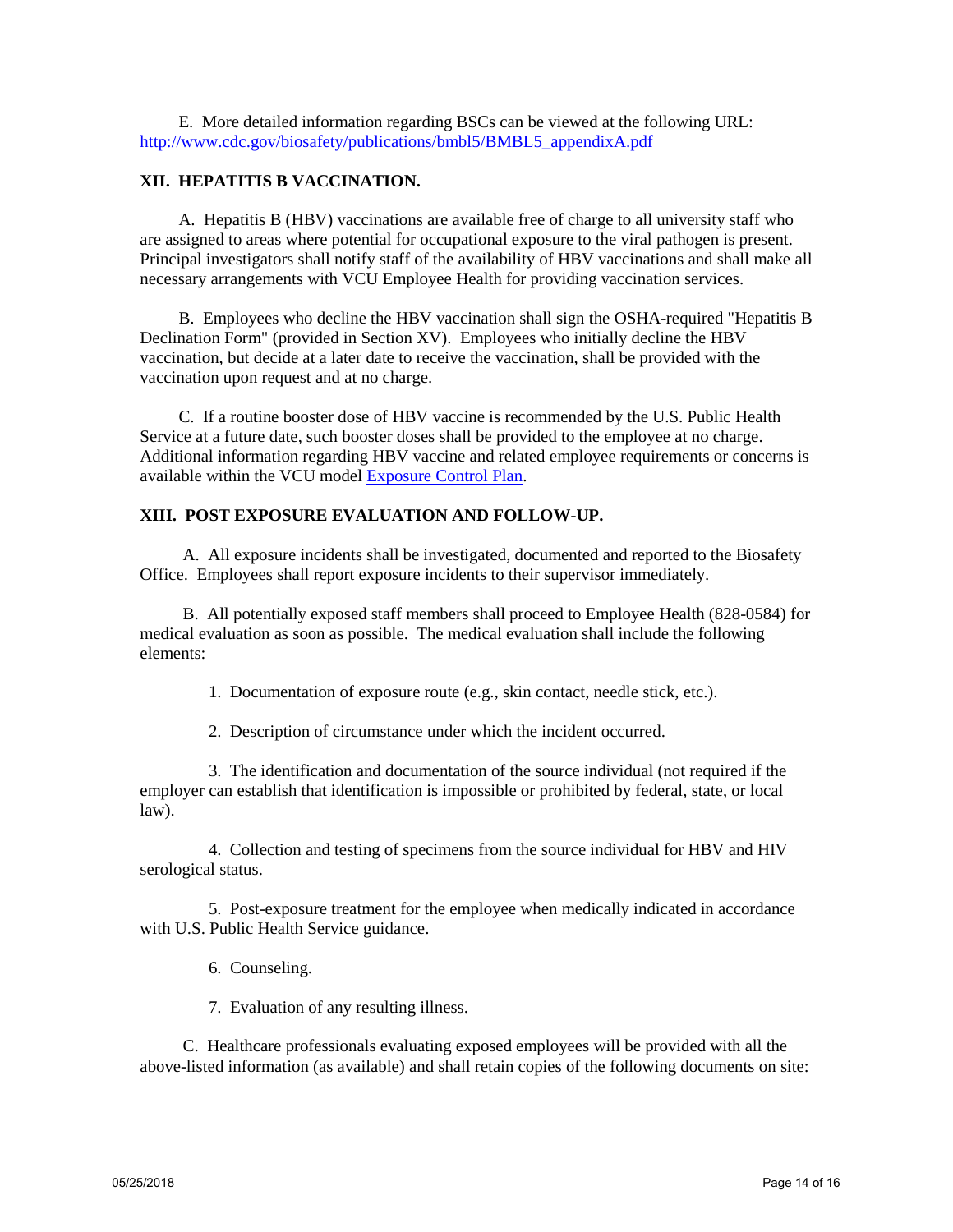1. The university Bloodborne Pathogen - Infectious Waste Management Program (this document).

2. The OSHA Bloodborne Pathogen Regulations (29 CFR 1910.1030).

D. All laboratory tests required in association to the exposure incident shall be conducted by accredited laboratories at no cost to affected employee(s).

E. Employees shall receive a copy of the attending healthcare professional's written opinion within 15 days of the completion of the exposure evaluation.

#### **XIV. TRAINING AND RECORDKEEPING.**

A. All employees who have the potential for coming into contact with bloodborne pathogens and/or other infectious materials shall be provided with training which fully covers the details of this plan, the university biosafety manual, the model university exposure control plan, IBC requirements, and applicable elements of OSHA 29 CFR 1910.1030.

B. Follow-up training shall be conducted on (at minimum) an annual basis after the initial training session. Additional training shall also be conducted within individual laboratories prior to initiation of new or modification of existing procedures involving potentially infectious materials.

C. Training programs shall include the following elements:

1. An accessible copy of a complete laboratory-specific [Exposure Control Plan](https://srm.vcu.edu/media/safety-amp-risk-management/assets/biological-safety/ECP%20032618.pdf) and documentation of explanation of contents to all laboratory employees.

2. An accessible copy of the [Biosafety Manual](https://srm.vcu.edu/media/safety-amp-risk-management/assets/biological-safety/Biosafety%20Manual.pdf) and documentation of explanation of contents to laboratory all laboratory employees.

3. [Institutional Biosafety Committee-](https://research.vcu.edu/ibc/index.htm)Mandated Training: The IBC requires that all university staff working within laboratories complete applicable sections of [BioRAFT](http://www.vcu.edu/oehs/chemical/training/trainingmodules.pdf)  [Information Management System-](http://www.vcu.edu/oehs/chemical/training/trainingmodules.pdf)based training under the direction of their supervisor.

4. An accessible copy of OSHA 29 CFR 1910.1030 [\(Bloodborne Pathogen Standard\)](http://www.osha.gov/pls/oshaweb/owadisp.show_document?p_table=STANDARDS&p_id=10051) and documentation of explanation of contents to all lab employees.

5. Provision and documentation that employees were provided a general explanation of the epidemiology and symptomology of diseases associated with bloodborne pathogens.

6. Discussion of the modes for the transmission of bloodborne pathogens and other infectious materials.

7. An explanation of the employer's exposure control plan and a written copy of the plan.

8. Discussion of methods for identifying tasks which involve the potential for exposure to blood products and other infectious materials.